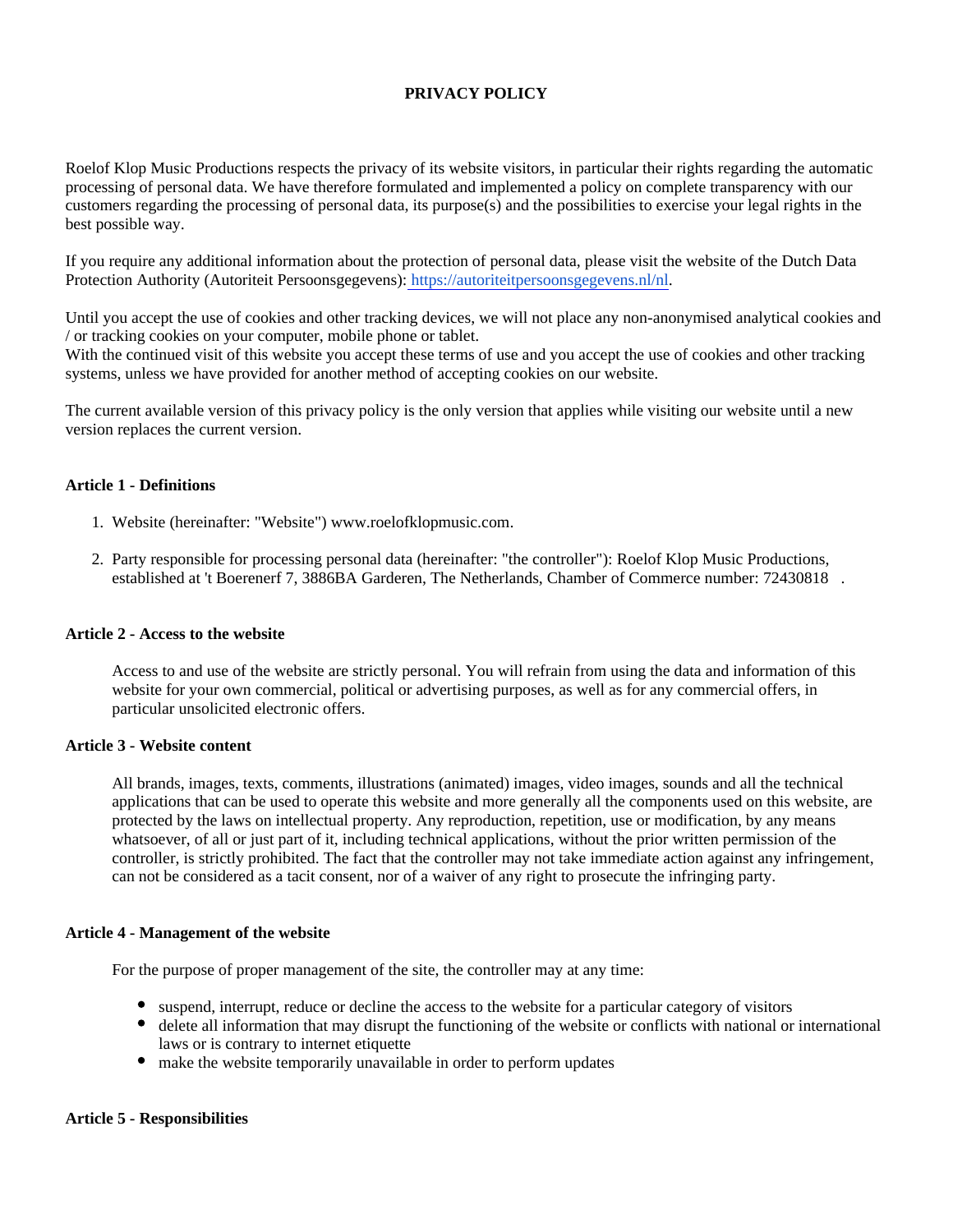- 1. The controller is not liable for any failure, disturbances, difficulties or interruptions in the functioning of the website, causing the (temporary) inaccessibility of the website or of any of its functionalities. You, yourself, are responsible for the way you seek connection to our website. You need to take all appropriate steps to protect your equipment and data against hazards such as virus attacks on the Internet. Furthermore, you are responsible for which websites you visit and what information you seek.
- 2. The controller is not liable for any legal proceedings taken against you:
	- because of the use of the website or services accessible via the Internet
	- $\bullet$  for violating the terms of this privacy policy
- 3. The controller is not liable for any damages that incur to you or third parties or your equipment, as a result of your connection to or use of the website and you will refrain from any subsequent (legal) action against the controller.
- 4. If the controller is involved in a dispute because of your (ab)use of this website, he is entitled to (re)claim all subsequent damages from you.

# **Article 6 - Collection of data**

- 1. Your personal data will be collected by Roelof Klop Music Productions and (an) external processor(s) .
- 2. Personal data means any information relating to an identified or identifiable natural person ('data subject').
- 3. An identifiable natural person is one who can be identified, directly or indirectly, in particular by reference to an identifier such as a name, an identification number, location data, an online identifier or to one or more factors specific to the physical, physiological, genetic, mental, economic, cultural or social identity of that natural person.
- 4. The personal data that are collected on the website are used mainly by the collector in order to maintain a (commercial) relationship with you and if applicable in order to process your orders. They are recorded in an (electronic) register.

# **Article 7 - Your rights regarding information**

- 1. Pursuant to Article 13 paragraph 2 sub b GDPR each data subject has the right to information on and access to, and rectification, erasure and restriction of processing of his personal data, as well as the right to object to the processing and the right to data portability.
- 2. You can exercise these rights by contacting us at roelofklop1990@gmail.com.
- 3. Each request must be accompanied by a copy of a valid ID, on which you put your signature and state the address where we can contact you.
- 4. Within one month of the submitted request, you will receive an answer from us.
- 5. Depending on the complexity and the number of the requests this period may be extended to two months.

# **Article 8 - Legal obligations**

- 1. In case of infringement of any law or regulation, of which a visitor is suspected and for which the authorities require the personal data collected by the collector, they will be provided to them after an explicit and reasoned request of those authorities, after which these personal data do not fall anymore under the protection of the provisions of this Privacy policy.
- 2. If any information is necessary in order to obtain access to certain features of the website, the controller will indicate the mandatory nature of this information when requesting these data.

# **Article 9 - Collected data and commercial offers**

- 1. You may receive commercial offers from the collector. If you do not wish to receive them (anymore), please send us an email to the following address: roelofklop1990@gmail.com.
- 2. Your personal data will not be used by our partners for commercial purposes.
- 3. If you encounter any personal data from other data subjects while visiting our website, you are to refrain from collection, any unauthorized use or any other act that constitutes an infringement of the privacy of the data subject(s) in question. The collector is not responsible in these circumstances.